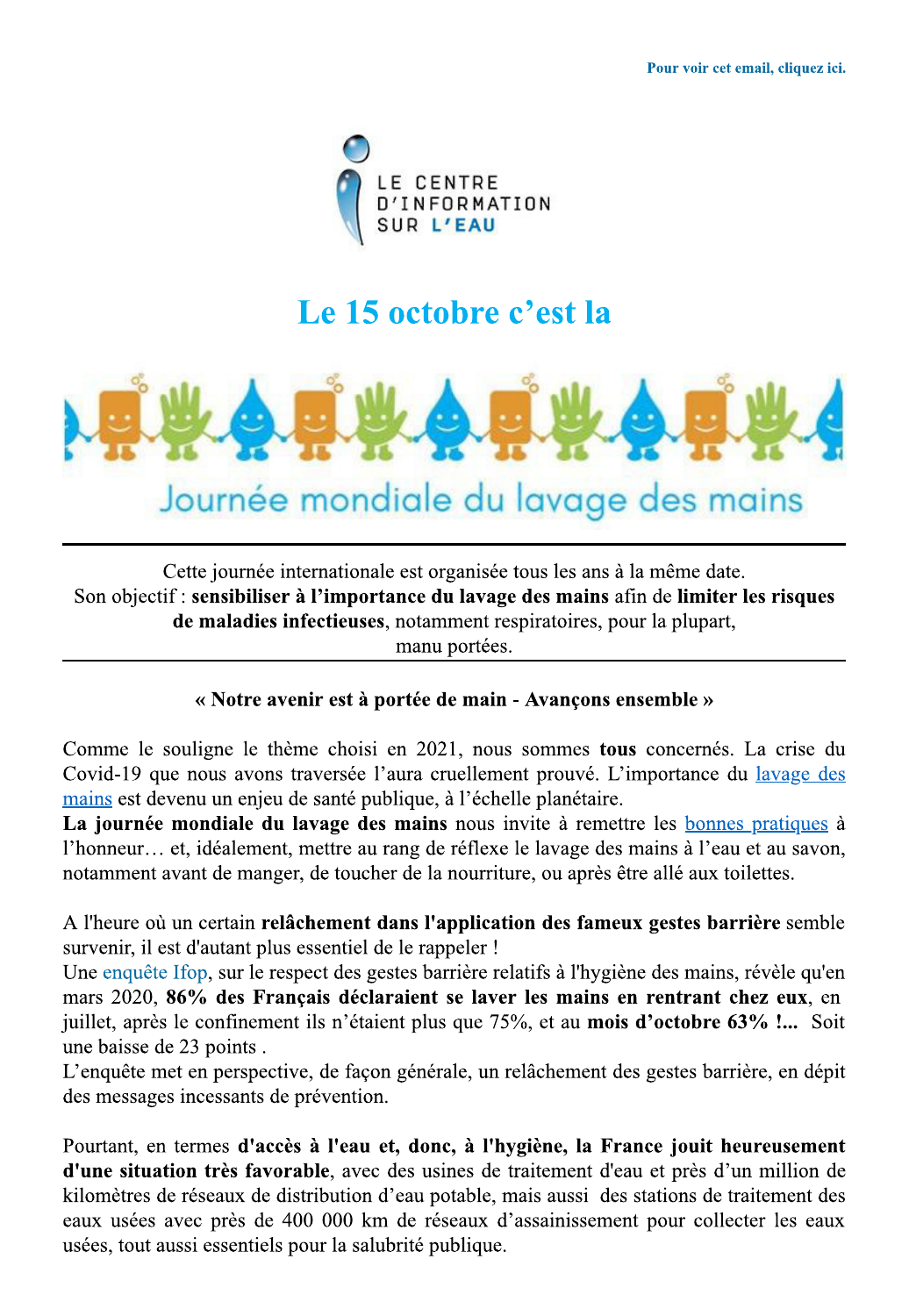L'action quotidienne des entreprises de l'eau et de l'assainissement, depuis des décennies, nous permet de bénéficier aujourd'hui de ce précieux patrimoine, dont une grande partie a été mise en œuvre au long du XXème siècle. L'entretien, le renouvellement et le développement de ces installations sur lesquelles repose l'accès à l'eau pour chacun doit donc non seulement continuer de mobiliser les professionnels, mais aussi les investissements nécessaires au maintien de ces infrastructures essentielles de notre pays.

Au-delà de l'enjeu quotidien d'assurer un approvisionnement en eau de qualité, en continu, et un assainissement performant, les entreprises de l'eau sont également mobilisées pour l'accès de tous à l'eau, y compris les populations qui en sont le plus éloignées, car ne disposant pas, notamment, d'un logement fixe desservi par ces services essentiels.

Outre cette sensibilisation aux questions d'hygiène, cette campagne a d'abord été lancée par l'Organisation Mondiale de la Santé (OMS), pour lutter contre la mortalité infantile A l'instar de la journée mondiale de l'eau qui a (en mars) ou encore celle des Toilettes (en novembre), l'objectif est d'inciter au développement de systèmes d'accès à l'eau et d'assainissement.

## Quelques chiffres clé sur la réalité sanitaire actuelle :

Selon le Fonds des Nations Unies pour l'Enfance (Unicef) :

- $\ll$  40 % de la population mondiale, soit 3 milliards de personnes, ne disposent pas d'installation pour se laver les mains avec de l'eau et du savon au domicile. Dans les pays les moins avancés, cette situation touche près de 75 % de la population ».
- $\bullet$ « 47 % des établissements scolaires ne disposent pas d'installations pour se laver les mains avec de l'eau et du savon, ce qui affecte 900 millions d'enfants en âge d'être scolarisés».

Un rapport de l'Organisation Mondiale de la Santé et l'Unicef publié en 2020, révèle qu'une école sur quatre à travers le monde ne disposait d'aucun service d'hygiène (absence d'installation destinée au lavage des mains ou absence de point d'eau).

462 millions d'enfants ne bénéficient d'aucun service d'hygiène dans leur établissement